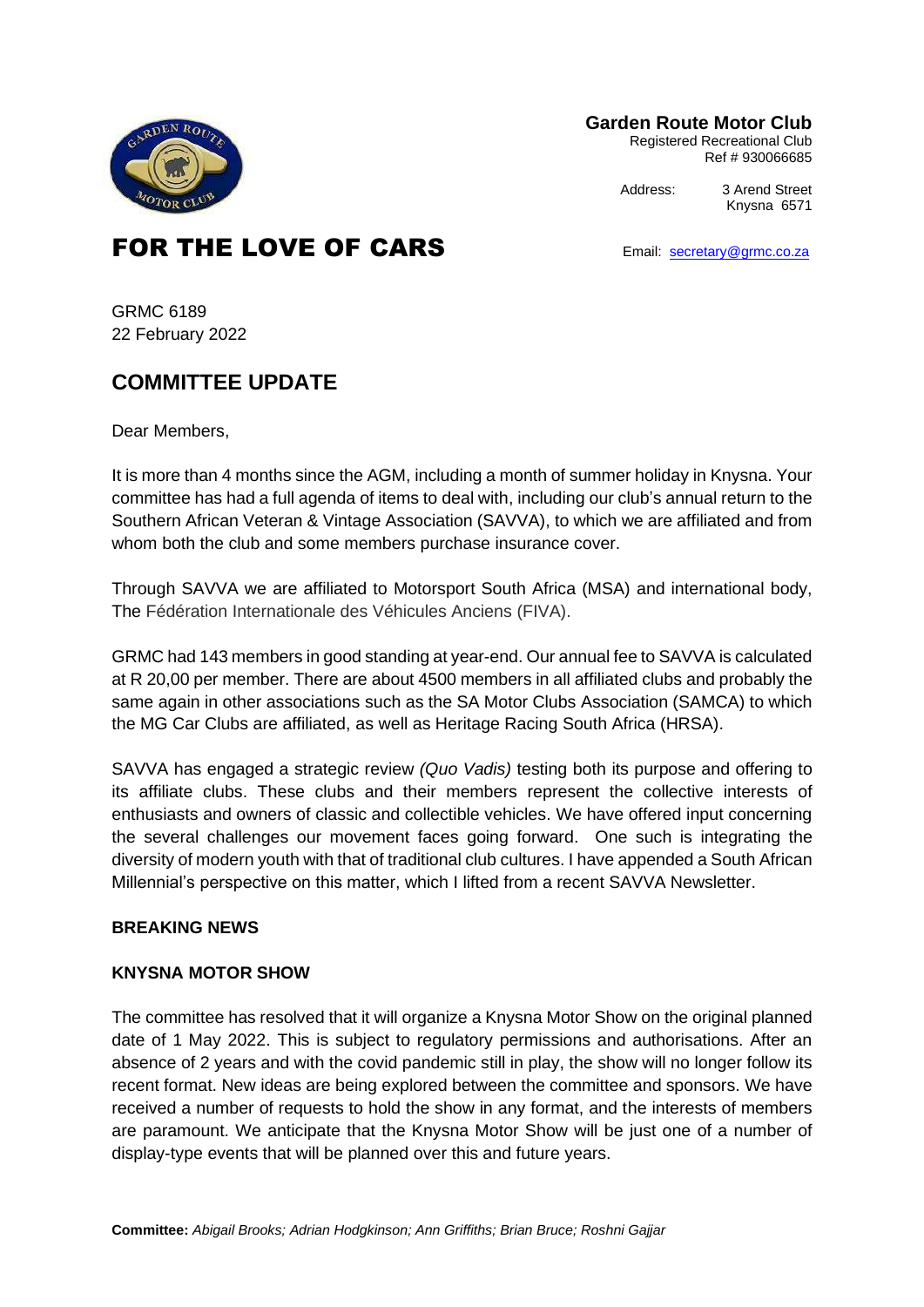The committee will shortly present its plan to members and thereafter seek volunteer support for certain tasks that will need our involvement. Our plan is to arrange a high-profile event that has low physical impact, at a special location and easily accessible to participants and public.

#### **GEORGE OLD CAR SHOW**

The George Old Car Show is back after a one-year absence. The historic vehicle community responded enthusiastically to the event and the fields were filled with an array of cars from individuals and clubs across the country. GRMC and MGCCSC had a good response to the call for voluntary participation, with about 45 cars on display. As usual, it was a very hot day, but our club tent offered some respite from sun, heat and loudspeakers.

In recent years, we have seen a welcome shift in the planning of this show, to club as opposed to individual participation. There were almost a thousand cars on display and 6000 visitors attended the first day.

### **JAKKALSVLEI SOCIAL EVENT**

Our Secretary, Abigail Brooks, has arranged a Road Trip outing to Jakkelsvlei for this Thursday 24 February.

Jakkalsvlei is 160km from Knysna, about a two-and-a-half-hour drive. It is situated 40km inland below the Langeberg Mountains. There is a lovely airy restaurant with beautiful views over the vineyards towards the mountains. This is the grape picking season, so along with lunch, fine wines and good company, members will be able to pick their own table grapes for R15/kg!

Fifteen members have signed up to this social event. You are always encouraged to drive your classic cars; however, temperatures can be high at this time of year and modern airconditioned vehicles may be the order of the day. If possible, ride sharing is an option to reduce our carbon footprint and energy consumption. Especially with the ever-rising cost of fuel!

#### **TECHNICAL VISIT TO THE SCRIBANTE COLLECTION**

Dr Waldo Scribante has a significant collection of primarily Mercedes Benz vehicles. This event is planned for Saturday 2 April. It follows the MGCCSC T-Type Tour which ends earlier in the week. We will conclude this visit with lunch at a venue still to be determined.

Details and arrangements will be circulated closer to the time.

#### **SIMOLA HILLCLIMB**

Entries have closed for the 2022 running of the Simola Hillclimb on 6 to 8 May. There is strong interest in this event and this year, Classic Car Friday will see a change in classification criteria that brings a sharper focus on the period authenticity of entrants. The H1 class for Pre-War cars will be run on a handicap formula, which has brought many more participants to the class.

As always, MGCCSC will provide volunteer Pit Lane Services to the event and a call has been circulated seeking pit-lane duty volunteers from GRMC members.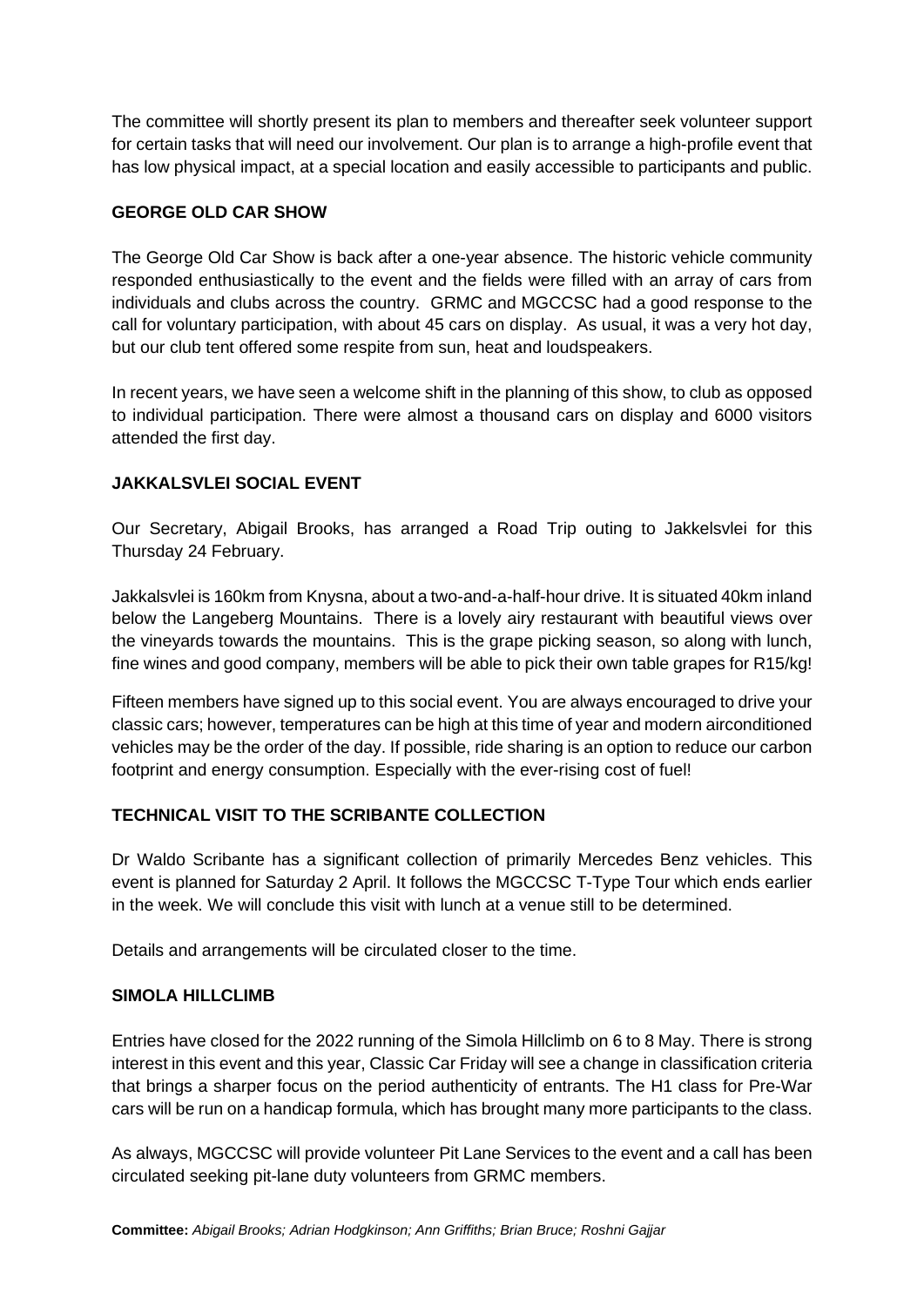#### **SECOND HALF CALENDAR**

The Committee is working on the Events Calendar for the remainder of the year. Please find the draft calendar for the year at the end of this newsletter for your information.

#### **COMMITTEE MATTERS**

The Committee commissioned an independent review of the club's financial accounts and tax returns as part of the handover of fiduciary responsibility between past and current members. This review has been finalized, all relevant parties have been included in the process, and a final report has been received. The Committee will share the recommendations with members and put in place whatever measures are required to fulfil the club's obligations into the future.

We are pleased that Adrian Hodgkinson, who undertook the review, has agreed to join the Committee as Honorary Treasurer, pending the appointment of a member to fill this role.

Interested members are invited to step forward for service to the Club. This can be in the form of taking a committee responsibility, or simply to organize or arrange an event on behalf of the committee that will be of interest or value to our membership. There are many ways in which we can do this, and we are committed to ensure that no responsibility is too onerous.

A single event could be a Technical Visit, a specific Marque or Era Gathering, a Guest Speaker on some relevant matter of interest, etc.

The Austin Healey Club of Southern Africa is holding its National Tour in the Garden Route between 28 April and 5 May. It has been planned to coincide with the Knysna Motor Show and Hillclimb. There are currently about 25 cars on the tour, with some overseas participation.

We plan to continue the tradition of hosting these tours as a club if they pass through or stay over in Knysna. The Knysna Motor Show is an ideal opportunity to showcase the participants in these events where they are scheduled to coincide with our planning.

Brian Bruce GRMC Committee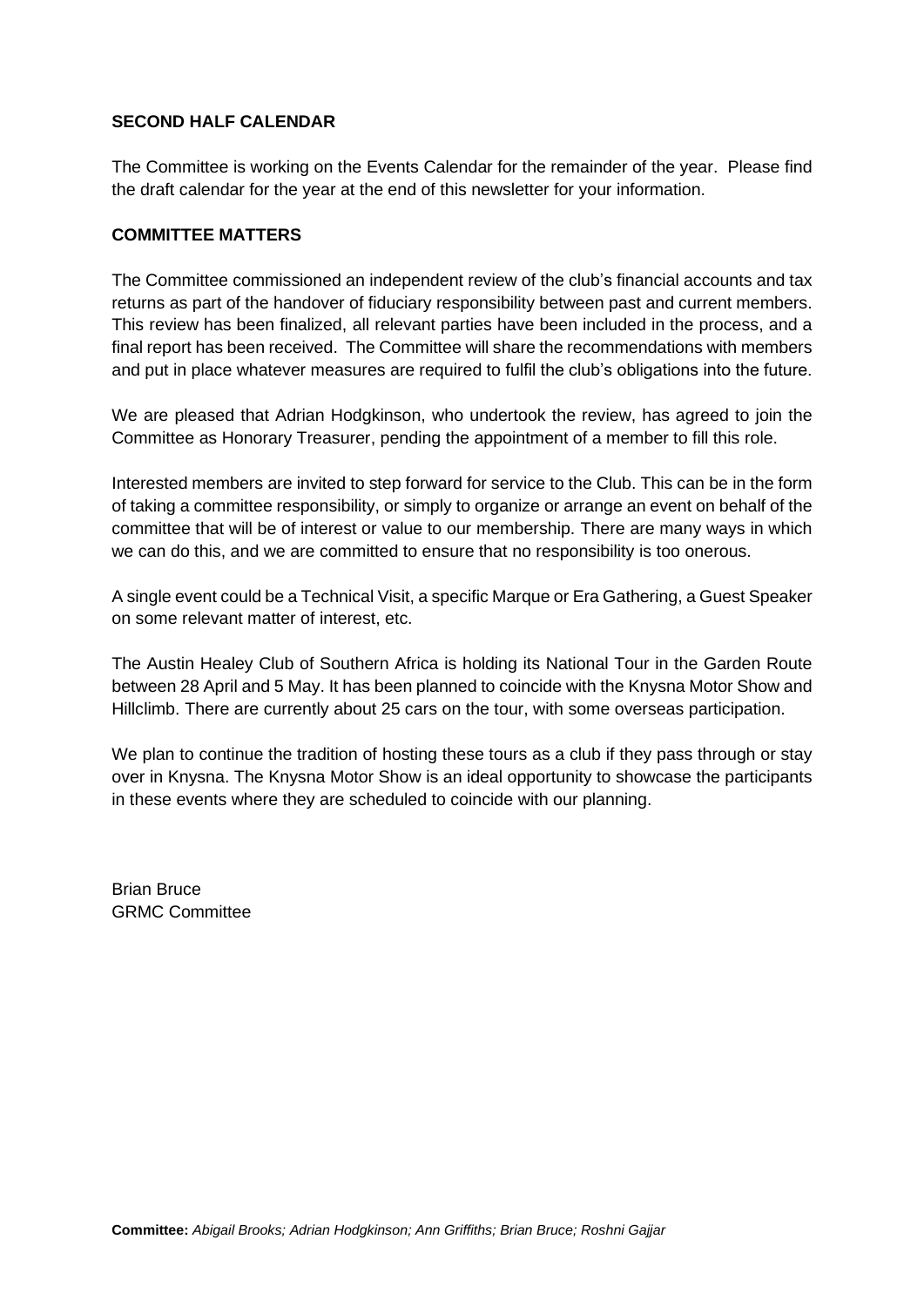# *A Millennial's Comments*

#### *By Mike Wyatt*

*I recently read a newsletter article by John Booth on the future of the 'Traditional Car Club'. As someone who was born in 1982 and therefore unfortunately categorised as a 'millennial', I wanted to stress that whilst the days of the traditionally structured social car club he described may be numbered, the loose affiliations of friends focused on the automotive scene has never been bigger, both internationally, and at home here in South Africa.* 

*Whereas before one would have had to join an officially run local 'Rover Club' or 'Toyota Club' to gain access to the members' experience and access to their cars, nowadays the community interest is largely organised online due to the rise and proliferation of social media since the early 2000's, starting with Face Book groups, then Instagram and now You Tube channels.* 

*What these online forums & social media have done is give every car enthusiast, no matter who they are, what they drive, what their budget is, or where they live, instant access to more visual content and 'How To' knowledge than ever imaginable or consumable in one's lifetime. This change has forced an unintentional rejig of how car enthusiasts interact with each other, how they share their passion, and ultimately how and when they meet up to look at or work on cars.* 

*What may previously have been limited to a monthly 'Bonnets Up' day to share news and show build progress, now these same enthusiasts can post their own content online and gather millions of views and comments from people all around the globe. If you want to figure out how to cram a 6.0 LS V8 into a TDI Land Rover for example, no problem, someone has done it and posted online already. Or if you want to figure out what that annoying rattle in your rear suspension is? Just 'Google it', and you will probably read 1000+ people who have discussed, analysed and already figured out what Toyota apparently could not fix in the damn first place.* 

*So now no need to wait until the next club event. At any given moment this online access also allows the car enthusiast to follow car scenes they never would have even dreamed about.* 

*Something as strange and niche as the 'Bosozoku' car culture in Japan via Instagram or keeping up to date with the Land Rover club of Singapore, or simply even sitting back on their couch in South Africa and watching a You Tube of Jeep fanatics 'wheelin' up Black Bear Pass in Colorado, USA.* 

*These different global scenes and ideas are then embraced and filtered down into their own local car builds, meet ups, and cultures. This globalisation of information and style is reinterpreted at a local level helping to drive the home scenes to expand further and bring more people on board.* 

*Another area that has gone hand in hand with the growth of car culture globally is the popularity of designer and speciality coffee. Whilst living in Melbourne we would often drive through to the monthly 'Cars & Coffee'. The same goes for events like 'Caffeine & Machine' in the UK. None of these are 'Traditional Car Club' meetings per se, just looser affiliations of people who have interesting vehicles and want to meet up, have a coffee, and talk about their machines.*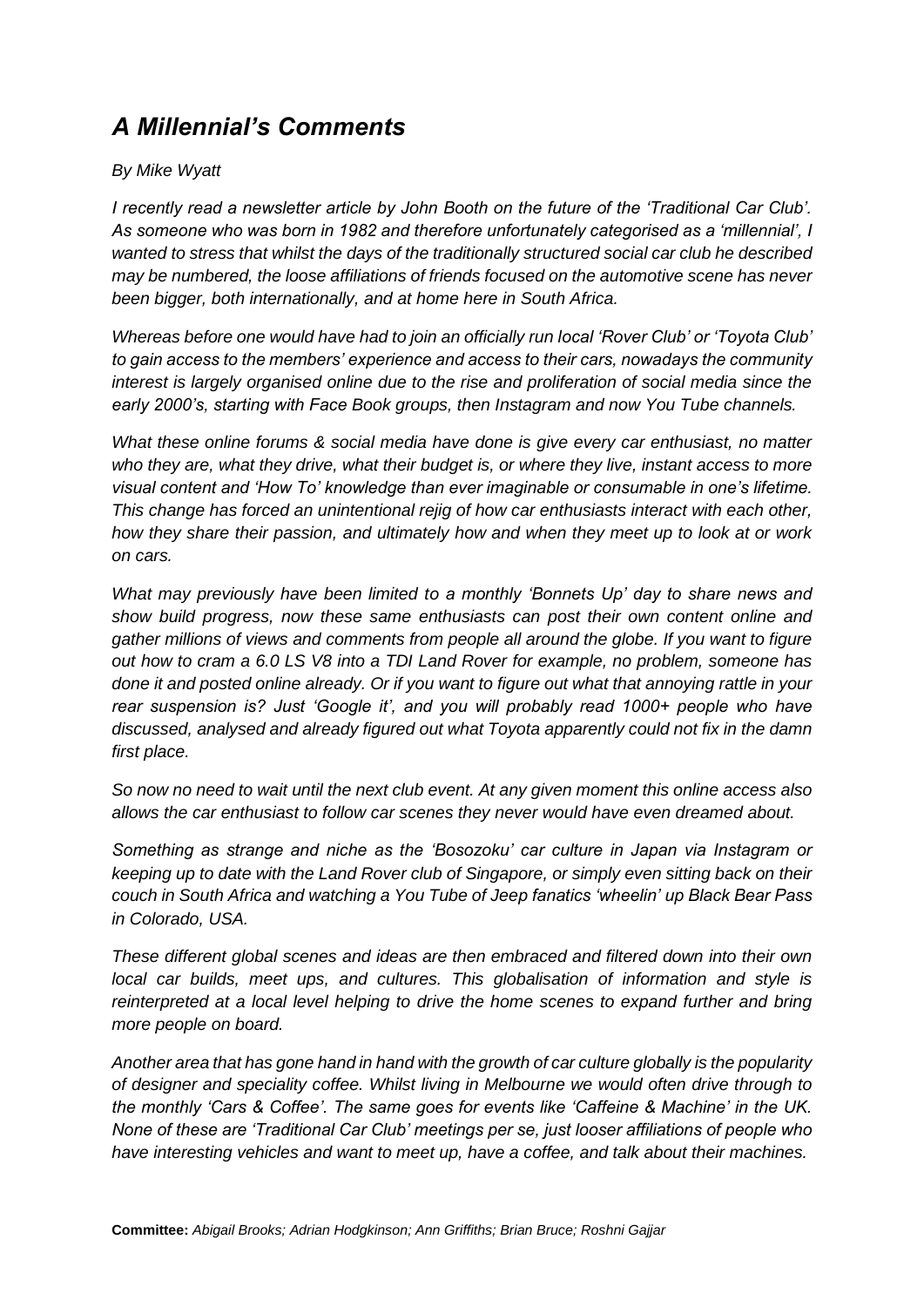*One far more organised aspect of the modern scene is the annual car show calendar circuit.* 

*Events similar to our 'Cars in the Park', but on steroids. 'Raceism' – Poland; 'Players' – UK; 'H20 International' – US; 'The Boogaloo Camp Out' – Australia; 'Woertherseetreffen' – Austria; even our own 'VW Campfest' -South Africa to name a few.* 

*These events are booked out a year in advance and draw people from around the world to see the latest builds. Last year a young Chinese chap drove 12,000km from China to Austria in a Chinese made and modified VW Passat to attend a car show. Another gentleman flew out from the US to South Africa, bought, built and swapped in a VR6 engine into a locally SA made City Golf and then exported the car back to the US & Europe to put on car shows there.* 

*These undertakings are of course shared and spread virally on social media often allowing other car fans to meet up with the owner during the journey, offer technical support, a warm meal, even a bed along the way. If those are not signs that the youth are committed to cars then I don't know what is! And if anyone thinks Millennials are totally broke, wait until you see some of the work that has gone into these cars. They may not be 'Vintage' by age and definition, but the sheer time, money and effort put in is incredible.* 

*How people are starting to modify classic cars has started to change dramatically (much to the disdain of purists I would think). A few years back EV's were in the realm of fantasy, now guys already have merged a 1949 Mercury with a Tesla, so 'Hot-Rodding' is very much alive, it's now just going green I believe.* 

*So, for the future of 'Traditional Car Clubs', it's not really the distance, or the money, it comes down to opening your doors to younger generations and their vehicles, reducing the red tape, and simply allowing enthusiasts a safe space to meet up and show off their creations.* 

*I don't want to attend an AGM, I just want to look at engines. If you build it, they will come. If any of the club's members are keen (and brave enough) to take a look at what the youth are doing with their cars, google these headlines.* 

Caffeine & Machine – UK Boogaloo Camp Out – Australia Vintage Mercury - Tesla Powered Ferrari-Powered Toyota USA 'Weelin' Scene Raceism - Poland Worthersee - Austria H20 - USA VW Camp Fest - South Africa

The cars are for sure not everyone's cup of tea, but the effort is alive and well!